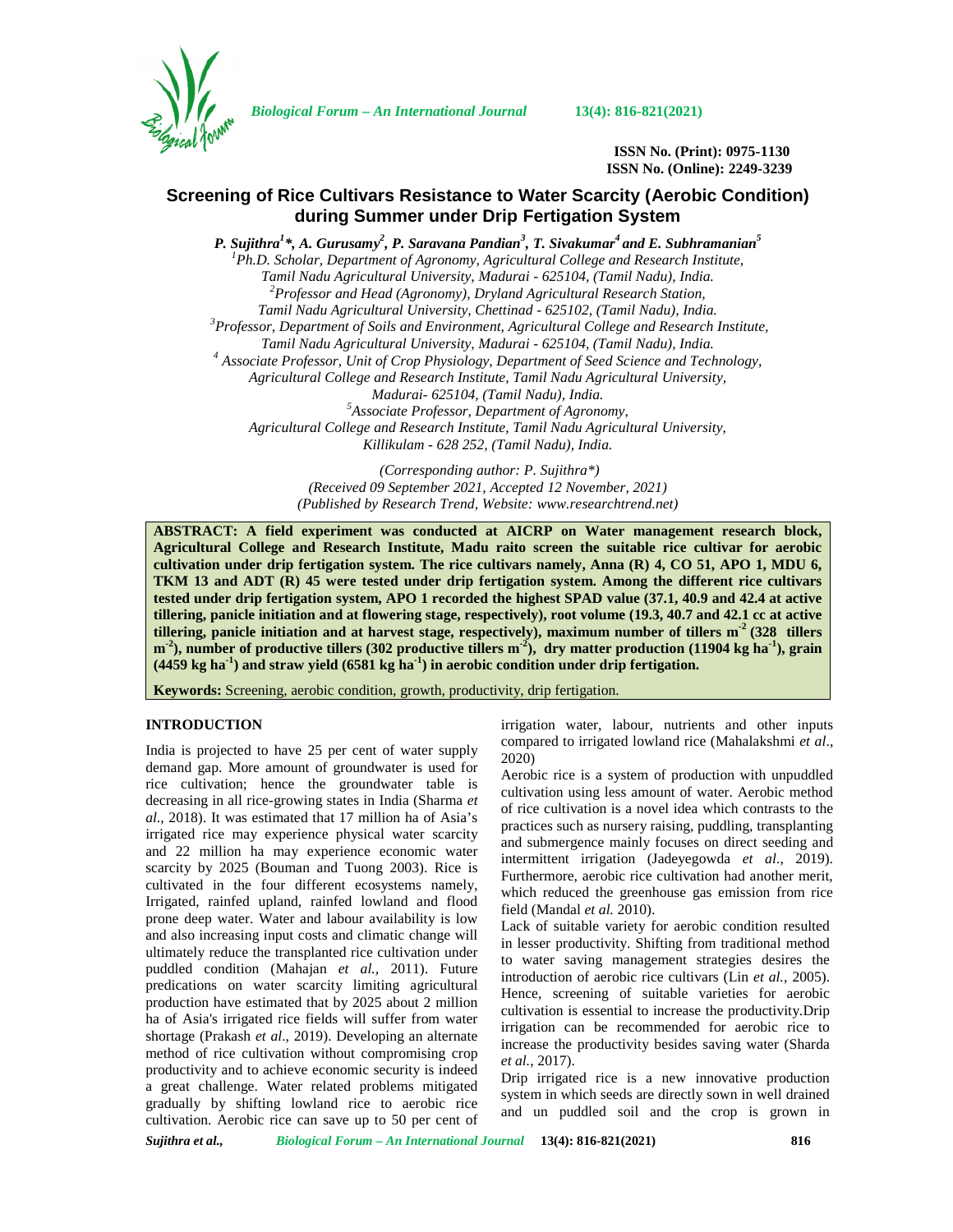unsaturated soil moisture conditions for the entire crop duration. It involves using high yielding varieties well adapted to aerobic conditions and responsive to irrigation and fertigation, attaining high yields.Furrow irrigated raised bed system with drip irrigation system maintains adequate amount of soil moisture which increase the availability of water to the crops (Sharma *et al.,* 2018). With this background, the present investigation was conducted to screen the suitable rice cultivar resistance to water scarcity for aerobic cultivation under drip fertigation.

#### **MATERIALS AND METHODS**

### *A. Experimental site*

The field investigation was made at AICRP on irrigation water management research block of Agricultural College and Research Institute, Tamil Nadu Agricultural University, Madurai during *summer* season 2020.

#### *B. Experimental site characteristics*

The experimental site is geographically located at  $9°54'$ N latitude and 78<sup>º</sup> 80' E longitude at an altitude of 147 m above mean sea level. The meteorological parameters averaged over 25 years revealed that a mean annual rainfall of 850 mm was received in 46 rainy days. Out

of which, 39.8 per cent was distributed during South West Monsoon (SWM), 42.0 per cent during North East Monsoon (NEM), 2.1 per cent during winter and 16.1 per cent during summer. The daily mean maximum and minimum temperatures were  $33.7$  and  $23.8^{\circ}$ C, respectively. The mean daily pan evaporation was 6.2 mm with a mean relative humidity of 81 per cent.

# *C. Physico-chemical properties of the experimental field*

The experimental field soil is sandy clay loam in texture. The initial soil samples were collected randomly in five different places of field at the depth of 0-15 cm using auger and were processed through 2 mm sieve and used for physicochemical analysis in the laboratory. Physico-chemical properties of the experimental field were depicted in Table 1.

#### *D. Methodology*

The experiment was laid out in randomized bock design with six treatments and four replications. The rice cultivars namely,  $V_1$  - Anna (R) 4,  $V_2$  - CO 51,  $V_3$  -APO 1,  $V_4$  - MDU 6,  $V_5$  - TKM 13 and  $V_6$  - ADT (R) 45 were tested, sown on furrow irrigated raised bed (FIRB) and cultivated under aerobic environment under drip fertigation system.

**Table 1: Physico-chemical characteristics of the experimental field during** *summer* **2020.**

| A.        | <b>Textural composition</b>                                          | Data            |
|-----------|----------------------------------------------------------------------|-----------------|
|           | (% on moisture free basis)                                           | (Field No. 30)  |
|           | Clay                                                                 | 29.5            |
|           | Silt                                                                 | 18.2            |
|           | Fine sand                                                            | 24.4            |
|           | Coarse sand                                                          | 27.8            |
|           | <b>Textural class</b>                                                | Sandy clay loam |
| <b>B.</b> | <b>Physical properties</b>                                           | Depth (cm)      |
|           | Bulk density $(g cc^{-1})$                                           | 1.38            |
|           | Field capacity (%)                                                   | 26.0            |
|           | Permanent wilting point (%)                                          | 12.1            |
| C.        | <b>Chemical properties</b>                                           |                 |
|           | Organic carbon (%)                                                   | 0.56            |
|           | Available N $(kg ha-1)$                                              | 264             |
|           | Available P $(kg \overline{ha^{-1}})$                                | 19.0            |
|           | Available K $(kg ha-1)$                                              | 296             |
|           | pH (1:2 soil and water extraction)                                   | 7.2             |
|           | $\overline{EC}$ (dSm <sup>-1</sup> ) (1:2 soil and water extraction) | 1.52            |

# *E. Statistical Analysis*

The field data of different growth and yield parameters were recorded during the course of investigation was statistically analyzed by using the procedures given by Gomez and Gomez (2010). The IRRI – Star R Software was used for analysis which was introduced from IRRI, Phillipines. SPAD values of rice cultivars at different growth stages were analyzed using IRRI – Star software.

#### **RESULT AND DISCUSSION**

#### *A. Growth parameters*

The growth parameters *viz.,* SPAD value, root length, root volume, number of tillers, productive tillers per

square meter and dry matter production were significantly differed for all the rice cultivars in aerobic condition under drip fertigation system.

**SPAD value.** The Soil Plant Analysis Development (SPAD) chlorophyll meter is a tool used to diagnostic tools to measure crop nitrogen status. The data were analysed in IRRI R software and graphically presented in Boxplot for different growth stages of rice cultivars (Fig. 1, 2 and 3). At active tillering and panicle initiation stage, the highest SPAD value of 37.1 and 40.9 respectively was recorded in APO 1 followed by MDU 6 (35.4 at active tillering and 38.8 at panicle initiation stage) (Fig. 1).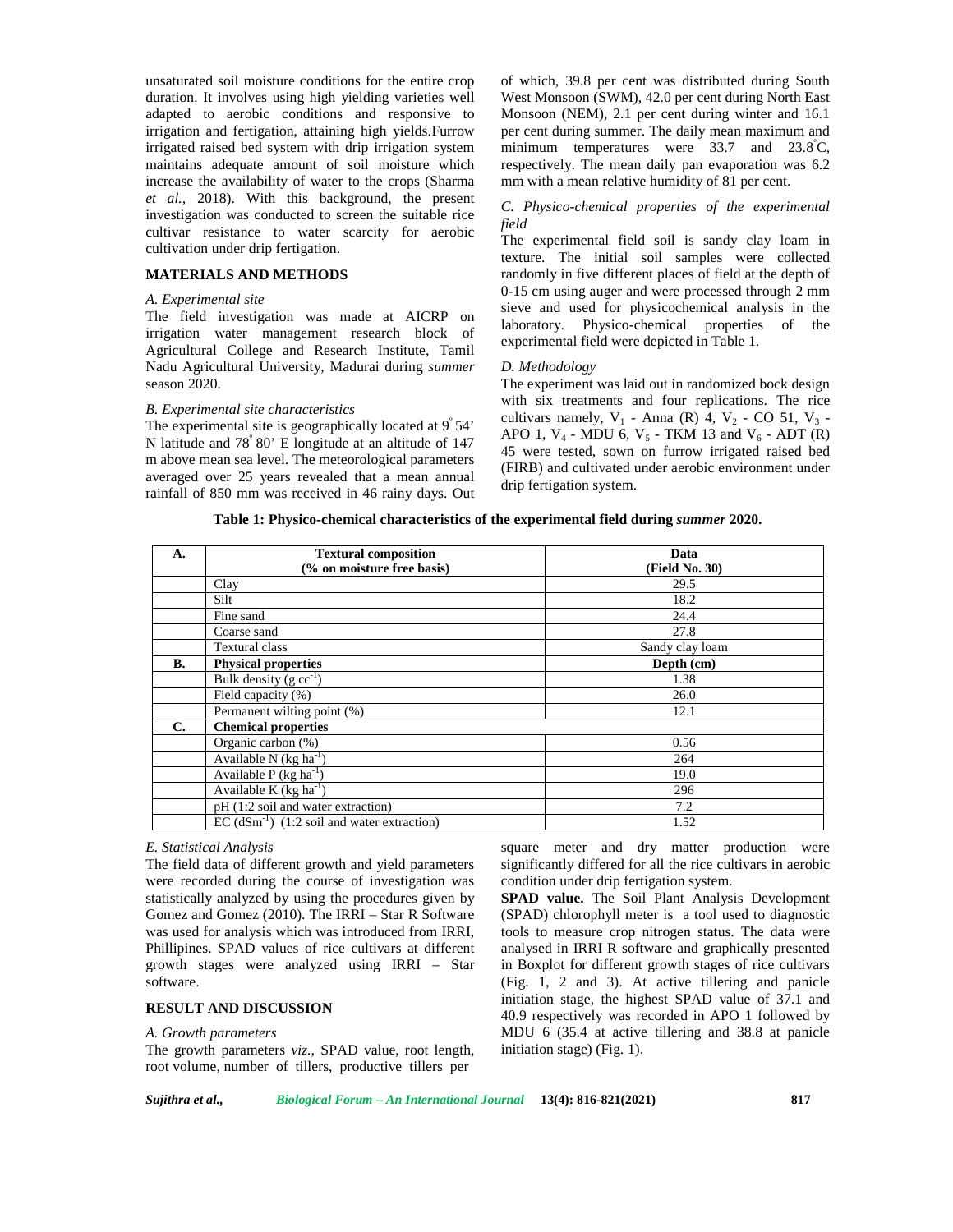

**Fig. 1.** SPAD value of different rice cultivars at active tillering stage in aerobic condition under drip fertigation



**Fig. 2.** SPAD value of different rice cultivars at panicle initiation stage in aerobic condition under drip fertigation system.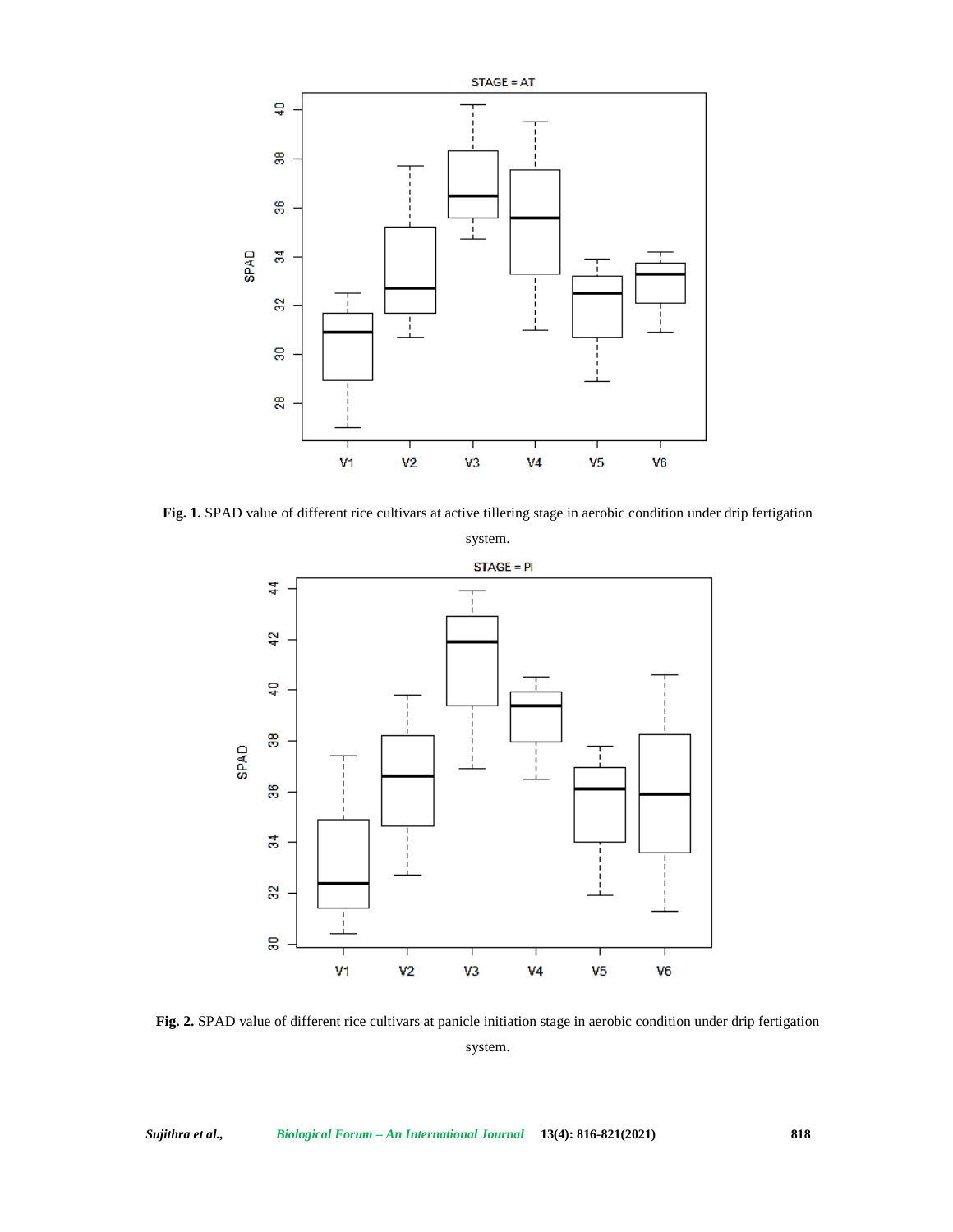

**Fig. 3.** SPAD value of different rice cultivars at flowering stage in aerobic condition under drip fertigation system.



**Fig. 4.** Root length and root volume of rice cultivars at active tillering, panicle initiation and at harvest stage in aerobic condition under drip fertigation system.

In boxplot the values were distributed evenly. At active tillering stage mostly the median was comes in right side corner of the boxplot which indicates that data were present in the upper quartile except APO 1 and Co 51 where SPAD values present in lower quartile with the values ranging from 30 to 37.1. At panicle initiation stage, the SPAD values were gradually increased up to 40.9 in APO 1 where the median is presented in the upper quartile. The lower SPAD value of 30.1 and 33.4

was recorded in Anna (R) 4 at active tillering and panicle initiation stage respectively.

At flowering stage, among the different cultivars, APO 1 exhibited higher SPAD value of 42.4 and it is comparable with MDU 6 (41.5) where the median was presented in the center of the box plot denoted that data equally distributed. The higher root volume of APO 1 and MDU 6 facilitated absorption of more soil moisture and nitrogen from the soil resulted in higher chlorophyll content in the leaves which indicated higher SPAD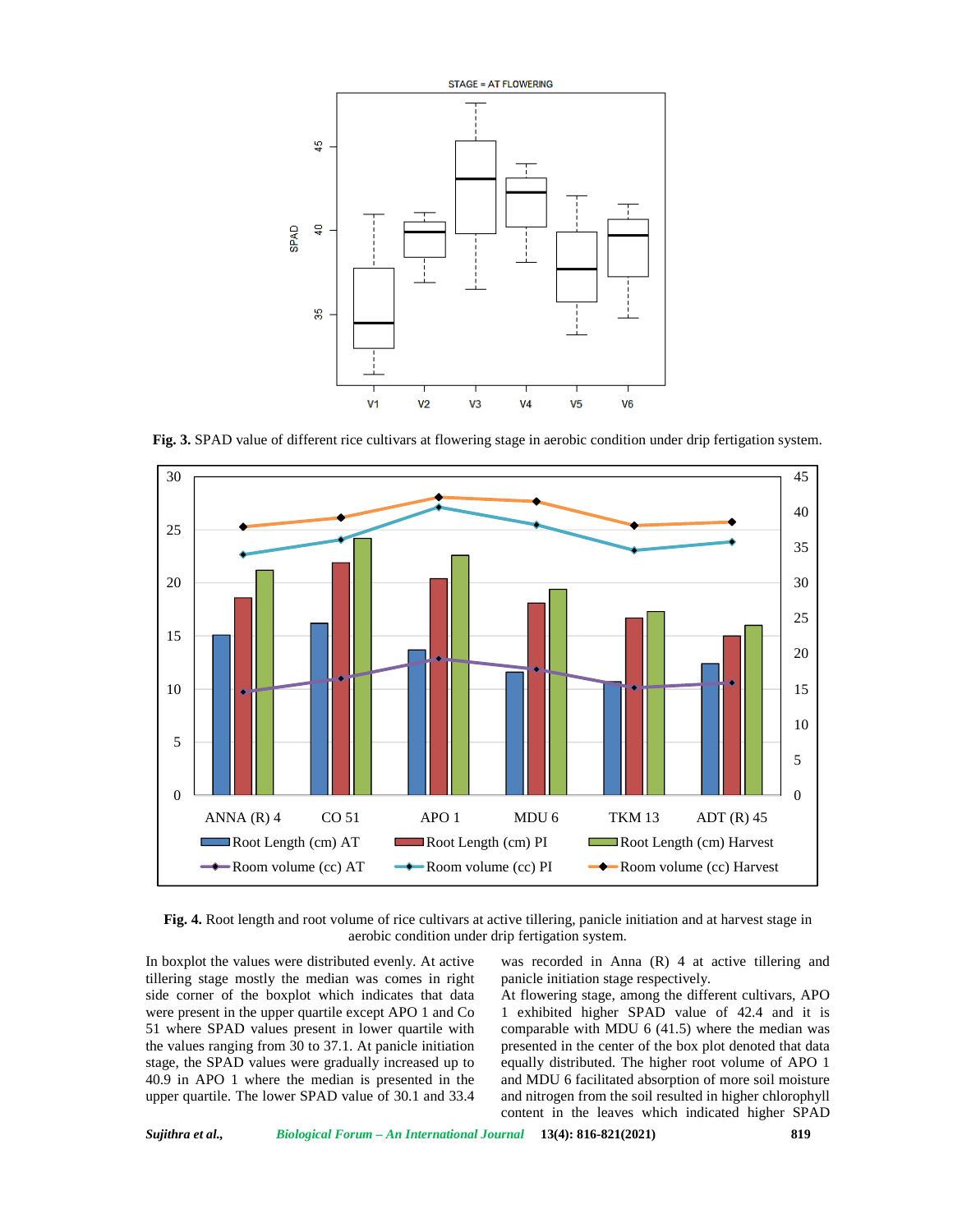values. The chlorophyll meter - SPAD values were positively correlated with leaf N concentration of rice (Das *et al.,* 2016; Preethi *et al*., 2020). The lower SPAD value of 32.3 was recorded in Anna (R) 4.

**Root length.** Among the different varieties, at active tillering stage CO 51 (16.2 cm) recorded the highest root length which was followed by ANNA (R) 4 (15.1 cm) and the lowest root length was recorded in TKM 13(10.7 cm) (Fig 4).After that, at panicle initiation and harvest stage the higher root length was recorded in CO 51 (21.9 cm) followed by APO 1. ADT (R) 45 recorded the lowest root length of 15.0, 16.0 cm at panicle initiation and harvest stages, respectively.

**Root volume.** APO 1 recorded significantly higher root volume at active tillering(19.3 cc), panicle initiation  $(40.7 \text{ cc})$  and harvest stages  $(42.1 \text{ cc})$  and followed by MDU 6 (17.8, 38.2 and 41.5 ccat active tillering, panicle initiation and harvest stage, respectively) (Fig. 4). The root volume was declined in ANNA (R) 4 at all the stages under drip fertigation.

**Number of tillers m-2 .** Tillering is an important agronomic trait which determines the number of panicles and grain yield per unit area. The number of tillers per unit area was significantly varied with the different varieties in aerobic condition under drip fertigation. Among the different rice cultivars, APO 1 significantly produced maximum number of tillers  $m<sup>-2</sup>$  $(328 \text{ tillers } m^2)$  and next to this cultivar MDU 6 produced 311 tillers  $m<sup>2</sup>$  (Table 2). The lesser number of tillers were observed under Anna (R) 4 (215 tillers  $m^{-2}$ ). Maximum percentage of seedling vigour and increased root volume which helped in extracting the available nutrients and moisture efficiently from the soil which ultimately increased the tiller production (Li *et al.,* 2003).

**Number of productive tillers m-2 .** Higher number of productive tillers  $m<sup>2</sup>$  were registered by APO 1 (302) productive tillers  $m<sup>-2</sup>$ ) followed by MDU 6 (267) productive tillers  $m^{-2}$ ) (Table 2). Anna (R) 4 produced the lowest number of productive tillers  $m<sup>-2</sup>(173)$ productive tillers  $m<sup>-2</sup>$ ).

|  | Table 2: Growth and yield of different rice cultivars in aerobic condition under drip fertigation system. |  |  |
|--|-----------------------------------------------------------------------------------------------------------|--|--|
|--|-----------------------------------------------------------------------------------------------------------|--|--|

| <b>Treatment</b>   | Number of<br>tillers $m-2$ | Number of<br>productive<br>tillers $m-2$ | <b>DMP</b><br>$(kg ha-1)$ | <b>Grain yield</b><br>$(kg ha-1)$ | <b>Straw yield</b><br>$(kg ha-1)$ |
|--------------------|----------------------------|------------------------------------------|---------------------------|-----------------------------------|-----------------------------------|
| $V_1$ - ANNA (R) 4 | 215                        | 173                                      | 8741                      | 2983                              | 4756                              |
| $V2$ - CO 51       | 294                        | 241                                      | 10652                     | 3935                              | 5902                              |
| $V_3$ - APO 1      | 328                        | 302                                      | 11904                     | 4459                              | 6581                              |
| $V_4$ - MDU 6      | 311                        | 267                                      | 11276                     | 4206                              | 6214                              |
| $V_5$ - TKM 13     | 258                        | 204                                      | 9395                      | 3418                              | 5133                              |
| $V_6$ - ADT (R) 45 | 215                        | 226                                      | 10029                     | 3672                              | 5587                              |
| S.Ed               | 6.32                       | 4.7                                      | 308.2                     | 125.3                             | 148.5                             |
| $CD$ (p=0.05)      | 12.9                       | 10.8                                     | 615                       | 248                               | 299                               |

Dry matter production. The dry matter production directly proportional to the rate of photosynthesis and efficient assimilating area. It is gradually increased with initial growth stages and reached the maximum at maturity stage. The highest dry matter production was recorded under APO 1 (11,904 kg  $ha^{-1}$ ) and which was followed by MDU  $6(11,276 \text{ kg} \text{ ha}^{-1})$  in aerobic condition under drip fertigation (Table 2).

The higher values ofgrowth parameters namely plant height and LAI of APO 1resultedin productionand accumulation of more photosyntheates which eventually increased the dry matter production. Production of maximum number of tillers and productive tillers  $m^2$  leads to more leaf area with thick  $C\Omega$ and erect leaves which increased the net photosynthetic leaf area as well as net photosynthetic rate and also ultimately resulted in the production of increased dry matter production. This result was in conformity with the findings of Prakash *et al*., (2019) and Memon *et al.,* (2007).The lowest dry matter production was recorded by Anna (R)  $4(8741 \text{kg} \text{ha}^{-1})$ .

# *B. Grain and straw yield*

Grain and straw yield are the key parameters which highly determine the performance of any cultivar. Among the different rice cultivars APO 1 registered significantly higher grain and straw yield  $(4459 \text{ kg ha}^{-1})$ and  $6581\text{kg}$  ha<sup>-1</sup>, respectively) and it was followed by

MDU 6 (4206 kg ha<sup>-1</sup> and 6214kg ha<sup>-1</sup>, respectively)in aerobic condition under drip fertigation (Table 2). The mobilization of assimilates stored from source to the grains (sink), vigorous and healthy growth during initial phase and efficient utilization of resources lead to production of more leaf area index and productive tillers which ultimately resulted in higher grain and straw yield of rice cultivar.The similar results were reported by the scientists Preethi *et al*., (2020;) Pramanik and Bera (2013); Shekara and Sharanappa, (2010). The lowest grain and straw yield was recorded by Anna (R) 4 (2983 kg ha<sup>-1</sup>and 4756kg ha<sup>-1</sup>grain and straw yield, respectively).

# **CONCLUSION**

From the above results, APO 1 cultivar can be recommended to the farmers for aerobic rice cultivation with drip fertigation system to overcome the problem of water scarcity and to get sustainable yield due to its higher growth and yield.

#### **FUTURE SCOPE**

Irrigation management and drip fertigation at different levels for aerobic rice cultivars will be studied to optimize the use of irrigation water and reduce the loss of applied fertilizers in aerobic rice.